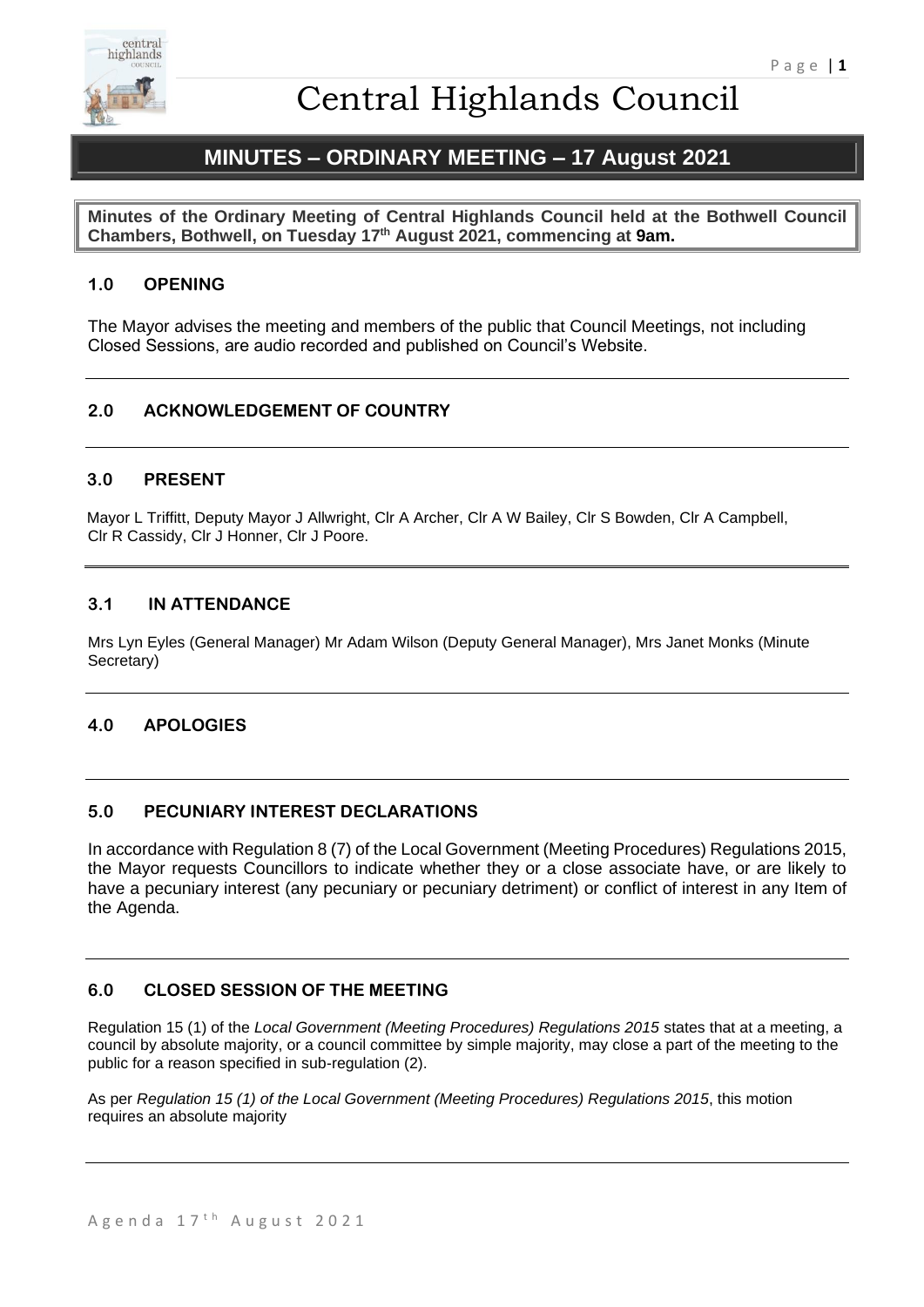#### **Moved** Clr A Bailey **Seconded** Clr S Bowden

**THAT** pursuant to *Regulation 15 (1) of the Local Government (Meeting Procedures) Regulations 2015*, Council, by absolute majority, close the meeting to the public to consider the following matters in Closed Session

| <b>Item</b><br><b>Number</b> | <b>Matter</b>                                                                                                      | <b>Local Government (Meeting Procedures) Regulations</b><br>2015                                                                                                                                                                                                                                                    |
|------------------------------|--------------------------------------------------------------------------------------------------------------------|---------------------------------------------------------------------------------------------------------------------------------------------------------------------------------------------------------------------------------------------------------------------------------------------------------------------|
|                              | Confirmation of the Minutes<br>of the Closed Session of the<br>Ordinary Meeting of Council<br>held on 20 July 2021 | Regulation 15 $(2)(g)$ – information of a personal and confidential<br>nature or information provided to Council on the condition it is<br>kept confidential                                                                                                                                                        |
| $\mathcal{P}$                | Grader<br>Tenders<br>Replacement                                                                                   | Regulation 15 (2)(d) contracts, and tenders, for the supply of<br>goods and services and their terms, conditions, approval and<br>renewal                                                                                                                                                                           |
| 3                            | Tenders CHC 03-21, CHC<br>04-21, CHC 05-21 and CHC<br>06-21-Road Stabilisation and<br><b>Re-Seal Contracts</b>     | Regulation 15 (2)(d) contracts, and tenders, for the supply of<br>goods and services and their terms, conditions, approval and<br>renewal                                                                                                                                                                           |
| 4                            | Consideration of Matters for<br>Disclosure to the Public                                                           | Regulation 15 (8) - While in a closed meeting, the Council, or<br>Council Committee, is to consider whether any discussions,<br>decisions, reports or documents relating to that closed meeting<br>are to be kept confidential or released to the public, taking into<br>account privacy and confidentiality issues |

### **CARRIED**

#### **FOR the Motion**

Mayor L Triffitt, Deputy Mayor J Allwright, Clr A Archer, Clr A Bailey, Clr S Bowden, Clr A Campbell, Clr R Cassidy, Clr J Honner, Clr J Poore

## **6.1 MOTION OUT OF CLOSED SESSION**

**Moved** Clr R Cassidy **Seconded** Clr J Honner

**That** the Council:

- (1) Having met and dealt with its business formally move out of the closed session; and
- (2) Resolved to report that it has determined the following:

| <b>Item</b><br><b>Number</b> | <b>Matter</b>                                                                                                | Outcome                                                                                                    |
|------------------------------|--------------------------------------------------------------------------------------------------------------|------------------------------------------------------------------------------------------------------------|
|                              | Confirmation of the Minutes of the Closed Session of<br>the Ordinary Meeting of Council held on 20 July 2021 | Minutes of the Closed Session of the<br>Ordinary Meeting of Council held on<br>20 July 2021 were confirmed |
|                              | <b>Tenders Grader Replacement</b>                                                                            | Council accepted the tender from<br>Komatsu Australia                                                      |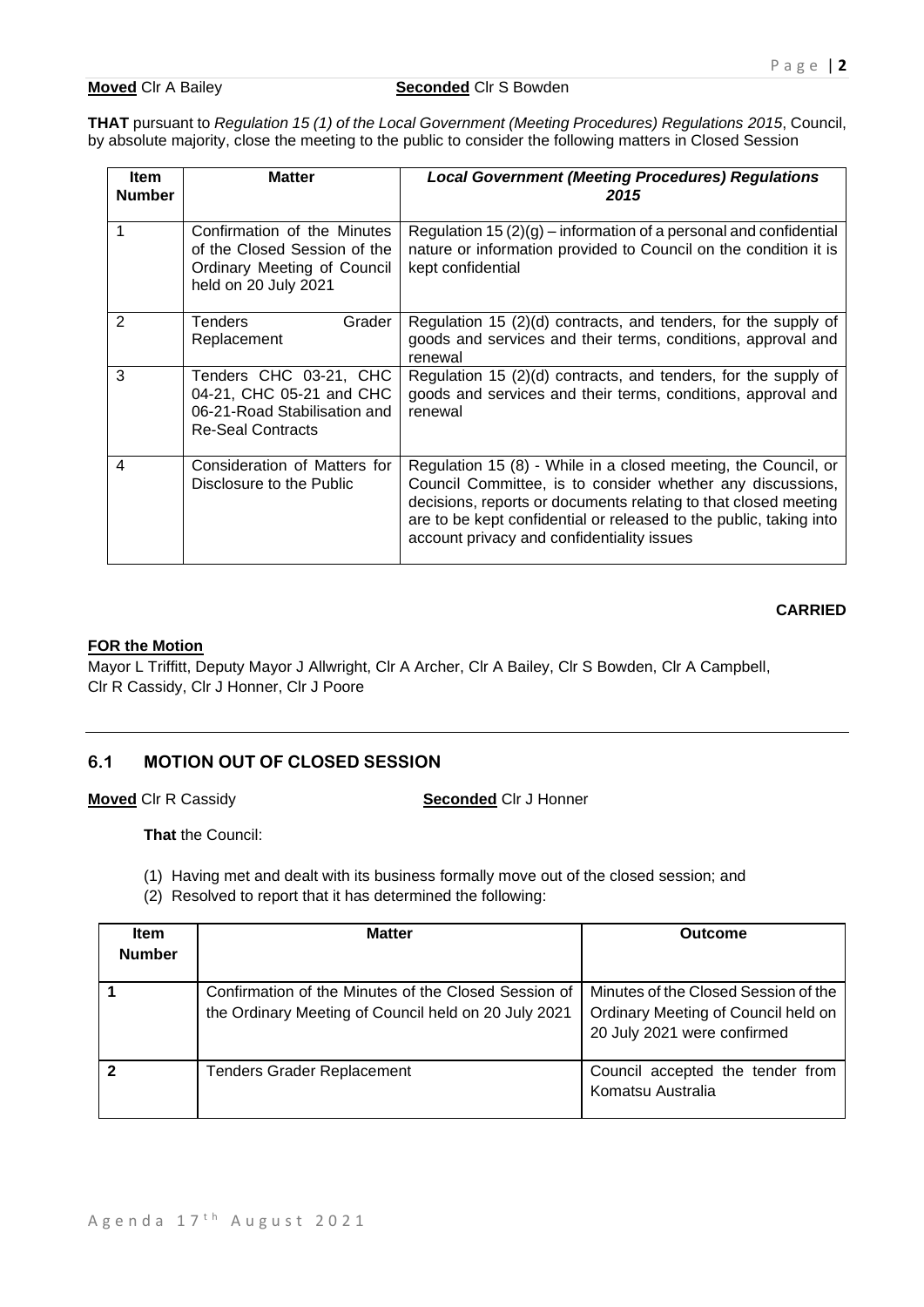| Tenders CHC 03-21, CHC 04-21, CHC 05-21 and Council accepted the tenders from<br>CHC 06-21 Road Stabilisation and Re-Seal Contracts Stabilised Pavements of Australia | <b>Ptv Ltd</b>          |
|-----------------------------------------------------------------------------------------------------------------------------------------------------------------------|-------------------------|
| Consideration of Matters for Disclosure to the Public                                                                                                                 | Matters were considered |

#### **CARRIED**

#### **FOR the Motion**

Mayor L Triffitt, Deputy Mayor J Allwright, Clr A Archer, Clr A Bailey, Clr S Bowden, Clr A Campbell, Clr R Cassidy, Clr J Honner, Clr J Poore

#### **OPEN MEETING TO PUBLIC**

Due to COVID-19 a limit of 4 members of the public, at any one time will be applied.

## **7.0 DEPUTATIONS**

10.00 – 10.15 Dr Josie Kelman Derwent Catchment Project - an apology due to personal reasons

## 10.15 – 10.30 Toni Glowacki & Linda Smith-McKinnell – Great Lake Community Centre Committee

## **7.1 PUBLIC QUESTION TIME**

## **8.0 MAYORAL COMMITMENTS**

| 14 July 2021  | <b>Business of Council</b>                                           |
|---------------|----------------------------------------------------------------------|
| 15 July 2021  | <b>Business of Council</b>                                           |
| 19 July 2021  | <b>Business of Council</b>                                           |
| 20 July 2021  | <b>Ordinary Council Meeting, Hamilton</b>                            |
| 20 July 2021  | Meeting with Councillor                                              |
| 20 July 2021  | Phone calls with Councillors x3                                      |
| 22 July 2021  | Phone calls with Councillors x4                                      |
| 22 July 2021  | <b>Business of Council</b>                                           |
| 26 July 2021  | Councillor calls x2                                                  |
| 26 July 2021  | Ratepayer calls x2                                                   |
| 27 July 2021  | Meeting with General Manager                                         |
| 27 July 2021  | Meeting with Works & Services Manager                                |
| 27 July 2021  | Meeting with ratepayers x3                                           |
| 27 July 2021  | Meeting with Councillors x2                                          |
| 27 July 2021  | Meeting with IT Technician                                           |
| 28 July 2021  | Phone calls to Councillors x6                                        |
| 28 July 2021  | <b>Business of Council</b>                                           |
| 29 July 2021  | <b>Business of Council</b>                                           |
| 30 July 2021  | <b>Business of Council</b>                                           |
| 2 August 2021 | Opening of tenders with General Manager and Works & Services Manager |
| 2 August 2021 | Meeting with General Manager                                         |
| 2 August 2021 | Ratepayer calls x4                                                   |
| 2 August 2021 | Phone call with Councillor                                           |
| 3 August 2021 | Phone call with Deputy Mayor                                         |
| 3 August 2021 | Zoom meeting Cattle Hill Community Fund                              |
| 4 August 2021 | Ratepayer meeting                                                    |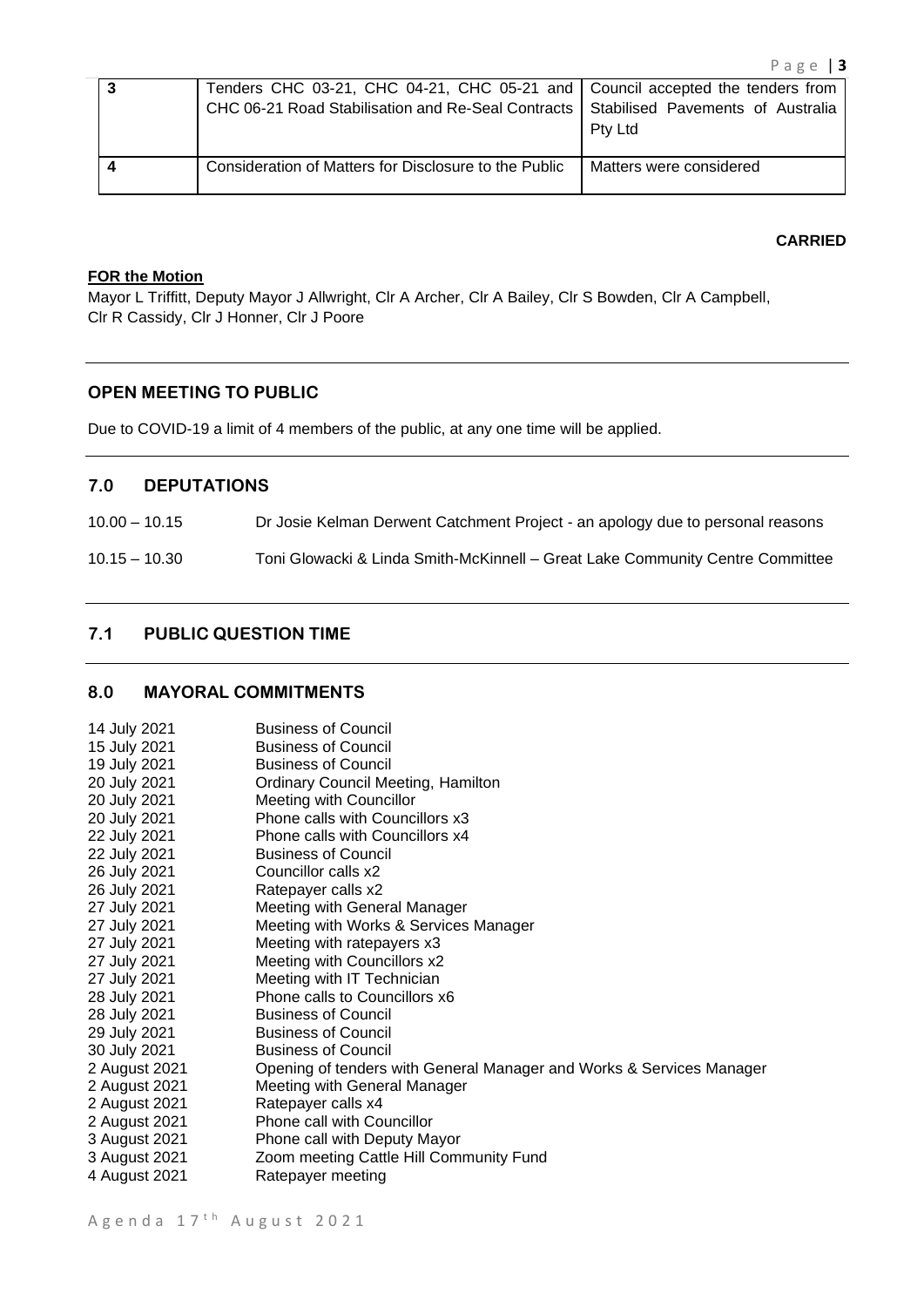| 4 August 2021  | Bothwell Bicentennial Workgroup Meeting |
|----------------|-----------------------------------------|
| 5 August 2021  | <b>LGAT Conference, Hobart</b>          |
| 6 August 2021  | <b>LGAT Conference, Hobart</b>          |
| 10 August 2021 | Planning Committee Meeting, Bothwell    |
| 10 August 2021 | Meeting with Business Owner             |
| 10 August 2021 | Meeting with ratepayer                  |
| 11 August 2021 | <b>Business of Council</b>              |
| 11 August 2021 | Ratepayer calls x3                      |
|                |                                         |

## **8.1 COUNCILLOR COMMITMENTS**

### *Deputy Mayor Allwright*

| 20 July 2021          | <b>Ordinary Council Meeting, Hamilton</b>             |
|-----------------------|-------------------------------------------------------|
| 3 August 2021         | <b>TasWater Meeting</b>                               |
| 10 August 2021        | Planning Committee Meeting, Bothwell                  |
| <b>CIr A Campbell</b> |                                                       |
| 3 August 2021         | Zoom meeting for Cattle Hill Community Fund Committee |
| 4 August 2021         | Bothwell Bicentennial Working Group meeting           |
| 5 & 10 August 2021    | Phone calls for the Bothwell Bicentennial             |
|                       |                                                       |
| <b>CIr R Cassidy</b>  |                                                       |
| 20 July 2021          | <b>Ordinary Council Meeting, Hamilton</b>             |
| 11 August 2021        | Planning Committee Meeting, Bothwell                  |
|                       |                                                       |
| <b>CIr J Honner</b>   |                                                       |
| 20 July 2021          | <b>Ordinary Council Meeting, Hamilton</b>             |
| 4 August 2021         | Bothwell Bi-Centenary working group meeting           |
| 10th August 2021      | <b>Planning Meeting Bothwell</b>                      |
|                       |                                                       |

## **STATUS REPORT COUNCILLORS**

| Item<br>No. | <b>Meeting</b><br>Date | Agenda<br><b>Item</b> | Task                                                               | <b>Councillor</b><br><b>Responsible</b>      | <b>Current Status</b>                                                                                                                                            | <b>Complete</b><br>d Date |
|-------------|------------------------|-----------------------|--------------------------------------------------------------------|----------------------------------------------|------------------------------------------------------------------------------------------------------------------------------------------------------------------|---------------------------|
| 3           | $18$ -Feb-<br>20       | 16.5                  | Cattle Hill Wind<br><b>Farm Community</b><br><b>Fund Committee</b> | <b>Mayor Triffitt</b><br>and Clr<br>Campbell | Mayor and Clr<br>Campbell to attend the<br>first meeting on the 3rd<br>August and will provide<br>Council with updates<br>at the August 2021<br>Council meeting. |                           |

## **8.2 GENERAL MANAGER'S COMMITMENTS**

| 20 July 2021   | <b>Ordinary Council Meeting, Hamilton</b> |
|----------------|-------------------------------------------|
| 20 July 2021   | Meeting Insurance broker                  |
| 4 August 2021  | <b>Bicentennial Workgroup Meeting</b>     |
| 5 August 2021  | <b>LGAT Annual Conference</b>             |
| 6 August 2021  | <b>LGAT Annual Conference</b>             |
| 10 August 2021 | <b>Planning Committee Meeting</b>         |
| 16 August 2021 | <b>STCA Meeting</b>                       |
|                |                                           |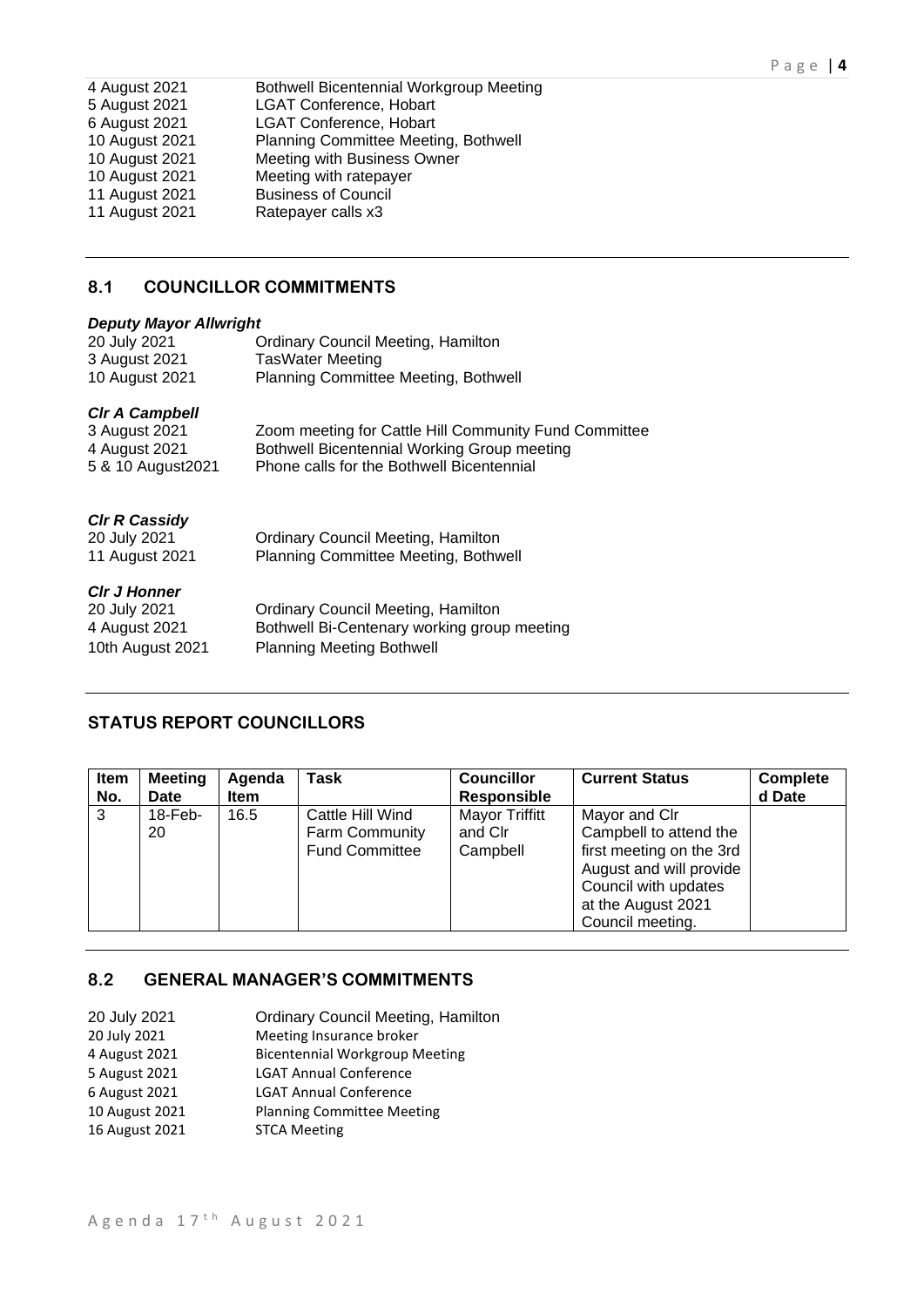## **8.3 DEPUTY GENERAL MANAGER'S COMMITMENTS**

| 20 July 2021   | <b>Ordinary Council Meeting, Hamilton</b>              |
|----------------|--------------------------------------------------------|
| 21 July 2021   | <b>LGAT Health and Wellbeing Workshop</b>              |
| 4 August 2021  | <b>Bi-Centennial Workforce Group Meeting</b>           |
| 10 August 2021 | RA & Central Highlands Suicide Prevention CAP meeting  |
| 10 August 2021 | <b>Municipal Recovery Coordinators Monthly Meeting</b> |
| 11 August 2021 | Magiq - Two-day System Admin Training                  |

## **9.0 NOTIFICATION OF COUNCIL WORKSHOPS HELD**

Nil

## **9.1 FUTURE WORKSHOPS**

Workshop re Local Provision Schedule – Bothwell Council Chamber, Monday 23 August 2021 at 12noon

## **10.0 MAYORAL ANNOUNCEMENTS**

## **11.0 MINUTES**

## **11.1 RECEIVAL DRAFT MINUTES ORDINARY MEETING**

**Moved** Clr J Honner **Seconded** Clr J Poore

THAT the Draft Minutes of the Open Council Meeting of Council held on Tuesday 20<sup>th</sup> July 2021 be received.

**CARRIED**

### **FOR the Motion**

Mayor L Triffitt, Deputy Mayor J Allwright, Clr A Archer, Clr A Bailey, Clr S Bowden, Clr A Campbell, Clr R Cassidy,Clr J Honner, Clr J Poore

## **11.2 CONFIRMATION OF MINUTES ORDINARY MEETING**

**Moved** Clr J Poore **Seconded** Clr S Bowden

THAT the Minutes of the Open Council Meeting of Council held on Tuesday 20<sup>th</sup> July be confirmed.

**CARRIED**

#### **FOR the Motion**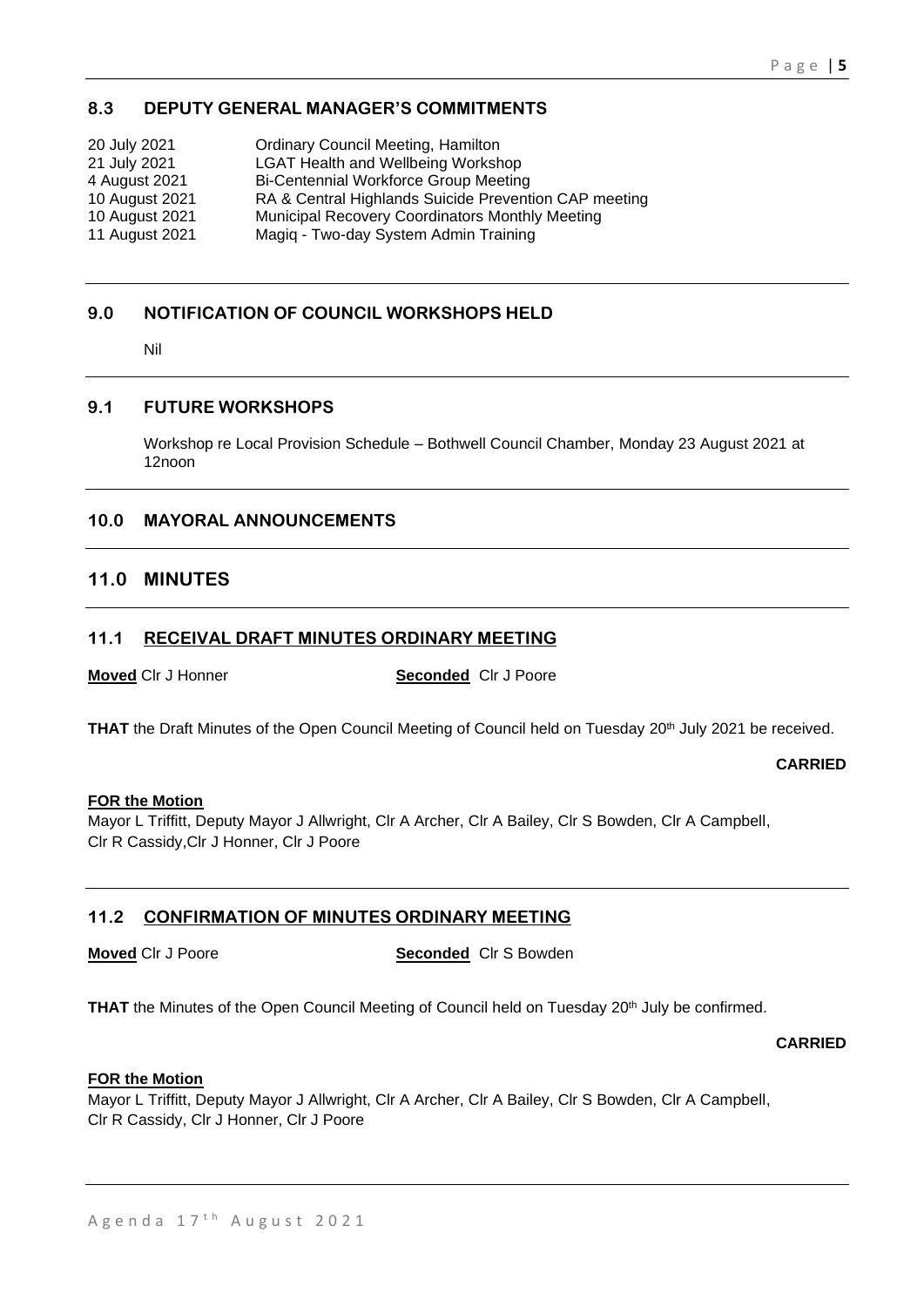## **11.3 RECEIVAL DRAFT MINUTES OF THE PLANNING COMMITTEE MEETING**

**Moved** Deputy Mayor J Allwright **Seconded** Clr R Cassidy

**THAT** the Draft Minutes of the Planning Committee Meeting held on 10 August be received.

**CARRIED**

## **FOR the Motion**

Mayor L Triffitt, Deputy Mayor J Allwright, Clr A Archer, Clr A Bailey, Clr S Bowden, Clr A Campbell, Clr R Cassidy, Clr J Honner, Clr J Poore

### **12.0 BUSINESS ARISING:**

- 15.1 Correspondence sent by Development & Environmental Services Manager.
- 15.2 Correspondence sent by Development & Environmental Services Manager.
- 15.3 Correspondence sent by Development & Environmental Services Manager.
- 17.2 Correspondence sent by General Manager.
- 17.5 Correspondence sent by General Manager.
- 17.6 Correspondence sent by General Manager.
- 17.7 Correspondence sent by General Manager.
- 17.8 Correspondence sent by Deputy General Manager.
- 17.9 Correspondence sent by Deputy General Manager.
- 17.10 Correspondence sent by Deputy General Manager.
- 17.11 Correspondence sent by Deputy General Manager.
- 17.12 Correspondence sent by General Manager.
- 17.13 Correspondence sent by Deputy General Manager.
- 17.14 Correspondence sent by Deputy General Manager.
- 17.15 Correspondence sent by Deputy General Manager.
- 17.16 Correspondence sent by Deputy General Manager.
- 17.17 Correspondence sent by Deputy General Manager.

## **13.0 DERWENT CATCHMENT PROJECT REPORT**

**Moved** Deputy Mayor J Allwright **Seconded** Clr J Honner

**THAT** the Derwent Catchment Project Report be received.

#### **CARRIED**

#### **FOR the Motion**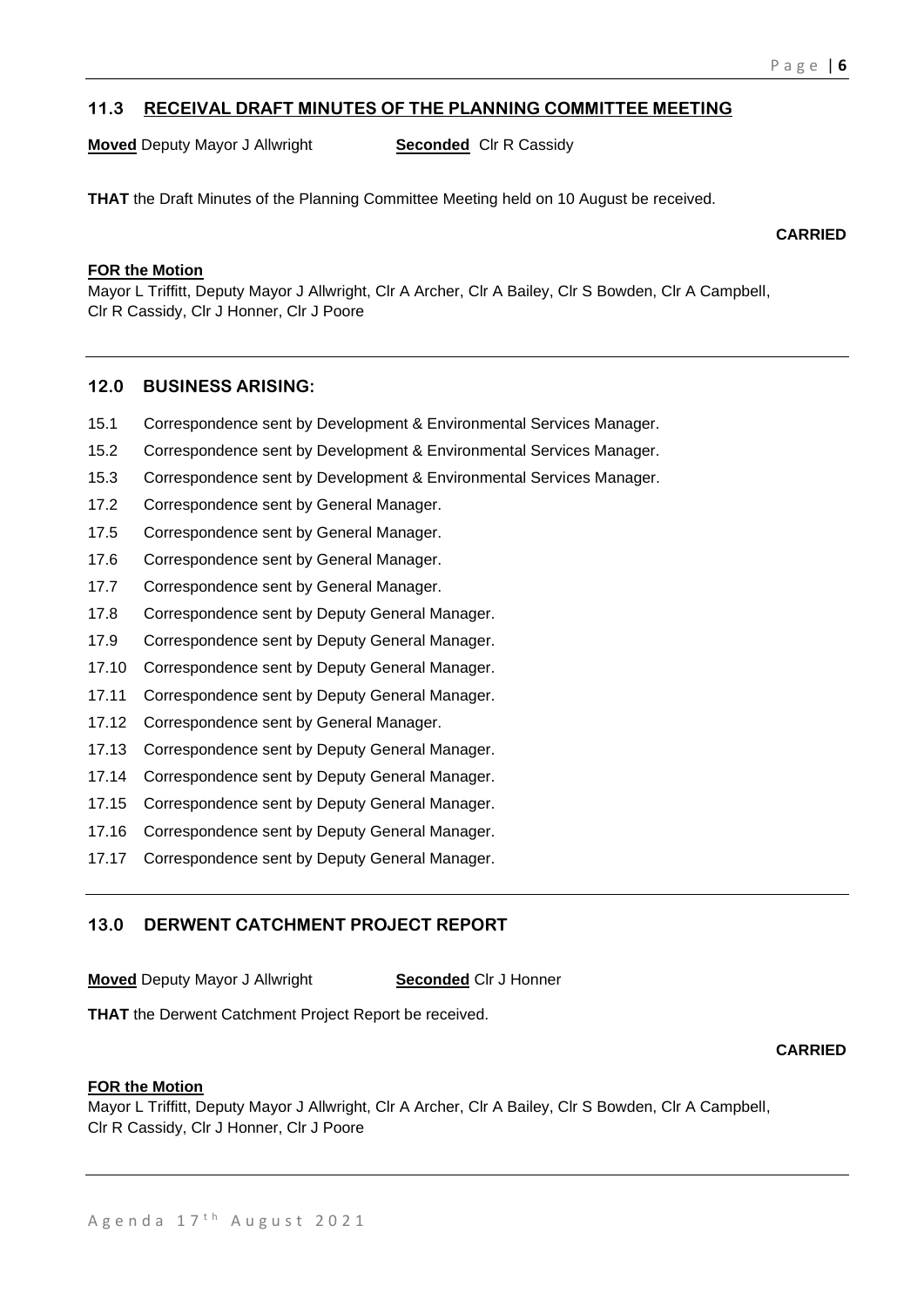## **14.0 FINANCE REPORT**

**Moved** Clr R Cassidy **Seconded** Clr A Bailey

**THAT** the Finance Reports be received.

**CARRIED**

### **FOR the Motion**

Mayor L Triffitt, Deputy Mayor J Allwright, Clr A Archer, Clr A Bailey, Clr S Bowden, Clr A Campbell, Clr R Cassidy, Clr J Honner, Clr J Poore

## **7.0 DEPUTATIONS**

**Moved** Clr J Honner **Seconded** Clr A Bailey

THAT Council move to Agenda item 7. Deputations

**CARRIED**

### **FOR the Motion**

Mayor L Triffitt, Deputy Mayor J Allwright, Clr A Archer, Clr A Bailey, Clr S Bowden, Clr A Campbell, Clr R Cassidy, Clr J Honner, Clr J Poore

Toni Glowacki & Linda Smith-McKinnell – Representing the Great Lake Community Centre Committee

Toni and Linda gave an update on the activities of the Great Lake Community Centre Committee.

Linda explained that the Committee is seeking to apply for a Full Liquor Licence, which would save them money and time and allow for the committee to hold luncheons as required. Currently they have a restricted licence and therefore have to apply for a special day licence when required.

A letter of support from Council is required to assist with this application.

**Moved** Clr A Archer **Seconded** Clr A Bailey

THAT Council provides a letter of support to the Great Lake Community Centre Committee for their application to the Liquor Licencing Board for a full liquor licence.

### **CARRIED**

### **FOR the Motion**

Mayor L Triffitt, Deputy Mayor J Allwright, Clr A Archer, Clr A Bailey, Clr S Bowden, Clr A Campbell, Clr R Cassidy, Clr J Honner, Clr J Poore

Mr G Rogers attended the meeting at 10.30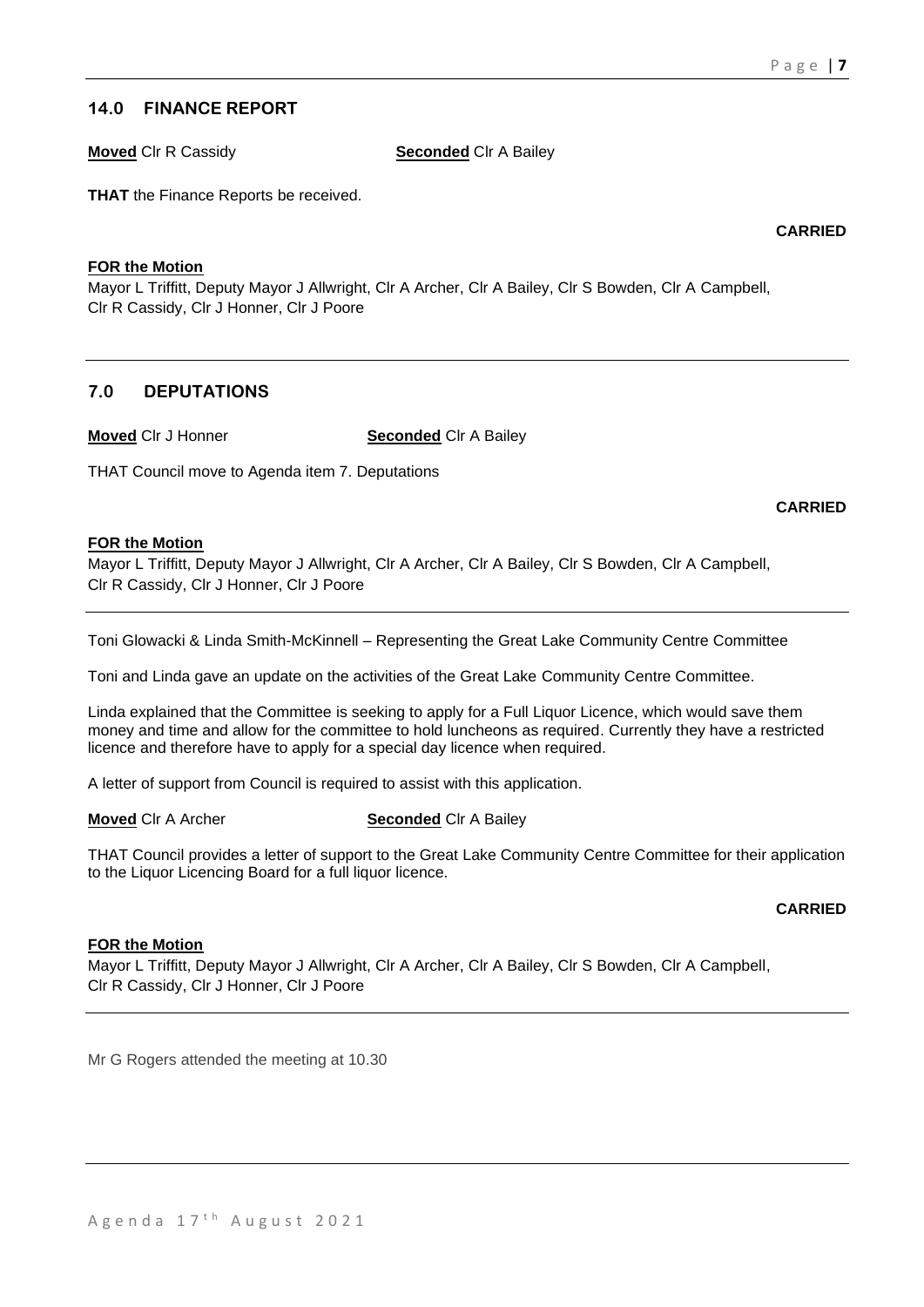## **15.0 DEVELOPMENT & ENVIRONMENTAL SERVICES**

In accordance with Regulation 25(1) of the Local Government (Meeting Procedures) Regulations 2015, the Mayor advises that the Council intends to act as a Planning Authority under the Land Use Planning and Approvals Act 1993, to deal with the following items:

#### **Moved** CIr Honner **Seconded** CIr A Bailey

**THAT** the Development & Environmental Services Report be received.

#### **FOR the Motion**

Mayor L Triffitt, Deputy Mayor J Allwright, Clr A Archer, Clr A Bailey, Clr S Bowden, Clr A Campbell, Clr R Cassidy, Clr J Honner, Clr J Poore

**Moved** Clr R Cassidy **Seconded** Clr J Honner

THAT Council move to Agenda Item 15.2

**CARRIED**

**CARRIED**

#### **FOR the Motion**

Mayor L Triffitt, Deputy Mayor J Allwright, Clr A Archer, Clr A Bailey, Clr S Bowden, Clr A Campbell, Clr R Cassidy, Clr J Honner, Clr J Poore

## **15.2 SOUTHERN RECYCLING TENDER AND JOINT AUTHORITY**

### **Moved** Clr **A Campbell Seconded** Clr J Poore

### **THAT:**

- 1. The update on the Council's arrangements for the acceptance and processing of its co-mingled recyclable materials be received and noted.
- 2. Authority be provided to the General Manager to proceed with the procurement of a new contract for the processing of co-mingled recyclable materials.
	- (i) In doing so, the General Manager be authorised to work with other councils in Southern Tasmania to develop specifications, call tenders and award the tender in accordance with the assessment of the submissions received by the Tender Review Committee.
	- (ii) The General Manager be authorised to work with other councils in Southern Tasmania to secure ACCC approval to proceed with a joint tender.
- 3. In accordance with Section 30 of the Local Government Act 1993, the Council resolve to establish a Joint Authority with other Southern Tasmanian councils to progress waste related issues.
	- (i) The General Manager be authorised to work with other councils in Southern Tasmania to progress the establishment of a new Joint Authority including the development of rules and governance arrangements for the new Joint Authority.
- 4. A further report be provided to the Council detailing the outcome of the tender process and seeking formal approval of the membership of the Joint Authority, within the next 6-months.

**CARRIED**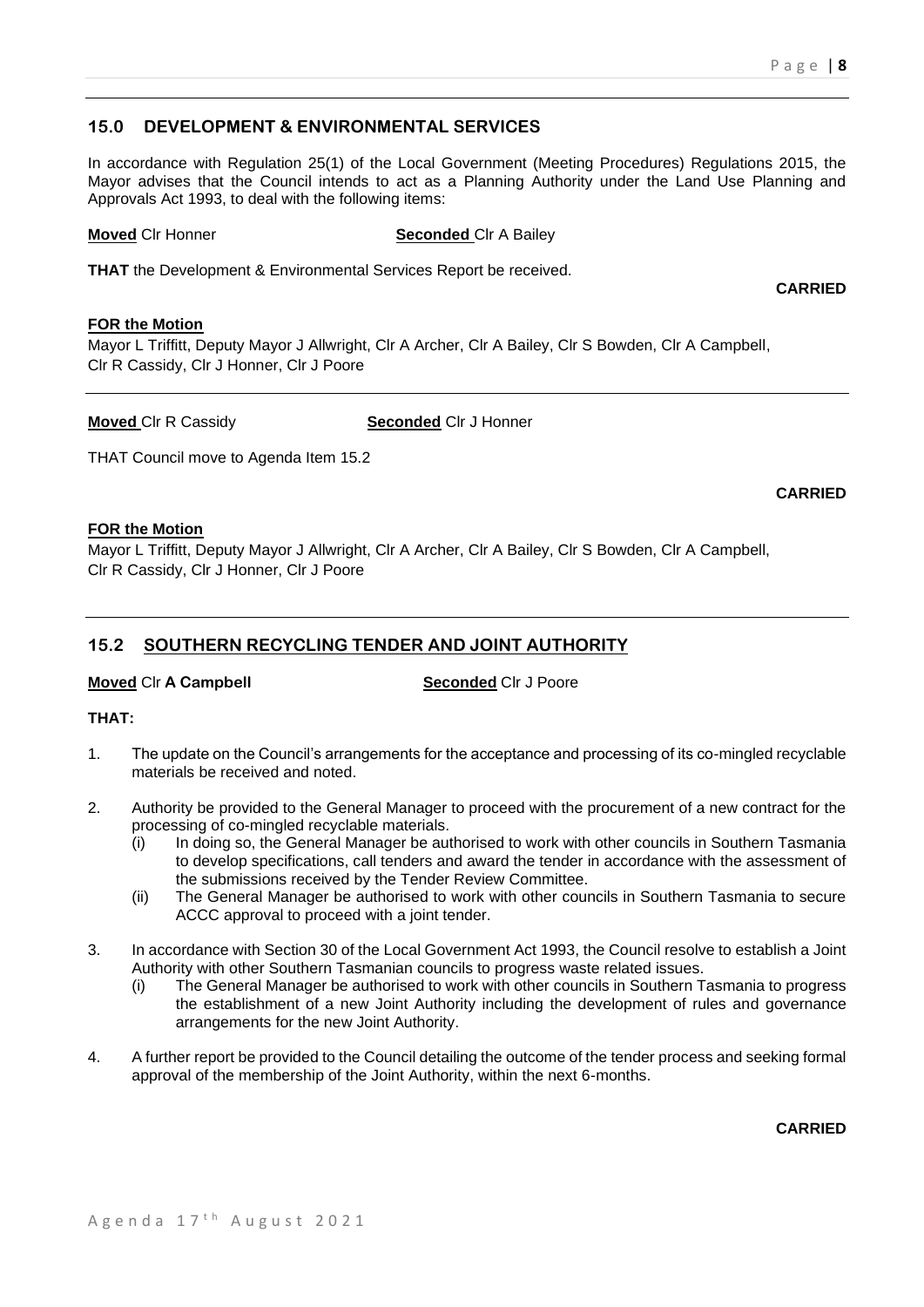#### **FOR the Motion**

Mayor L Triffitt, Deputy Mayor J Allwright, Clr A Archer, Clr A Bailey, Clr S Bowden, Clr A Campbell, Clr R Cassidy, Clr J Honner, Clr J Poore

## **15.3 COMMUNITY NOTICE BOARD – HAMILTON**

**Moved** Clr A Campbell **Seconded** Clr J Honner

**THAT** Council purchase and install the notice board on Council's Road Reserve at the agreed location.

**CARRIED**

#### **FOR the Motion**

Mayor L Triffitt, Deputy Mayor J Allwright, Clr A Archer, Clr A Bailey, Clr S Bowden, Clr A Campbell, Clr R Cassidy, Clr J Honner, Clr J Poore

## **15.4 & 15.5 HEATPUMP INSTALLATION – BOTHWELL LIBRARY, BOTHWELL TOWN HALL AND HAMILTON TOWN HALL**

**Moved** Clr R Cassidy **Seconded** Clr A Bailey

**THAT** Council allocates \$24,000 to purchase and install the following Heat Pumps.

- 1 Heat Pump in the Bothwell Library
- 1 Heat Pump in the Supper Room, Bothwell Town Hall
- 2 Heat Pumps in the Bothwell Town Hall
- 2 Heat Pumps in the Hamilton Town Hall

**CARRIED 8/1**

#### **FOR the Motion**

Mayor L Triffitt, Deputy Mayor J Allwright, Clr A Bailey, Clr S Bowden, Clr A Campbell, Clr R Cassidy, Clr J Honner, Clr J Poore

### **AGAINST the Motion**

**Clr** A Archer

### **15.6 SMOKE DETECTOR / ALARMS**

**Moved** Clr R Cassidy **Seconded** Clr J Honner

**THAT** Council invite Tasmanian Fire Service Representative Lesley King to give a presentation to the next meeting of Council

**CARRIED**

#### **FOR the Motion**

Mayor L Triffitt, Deputy Mayor J Allwright, Clr A Archer, Clr A Bailey, Clr S Bowden, Clr A Campbell, Clr R Cassidy, Clr J Honner, Clr J Poore

Mr Damian Mackey (Planning Consultant SMC) attended the meeting at 11.00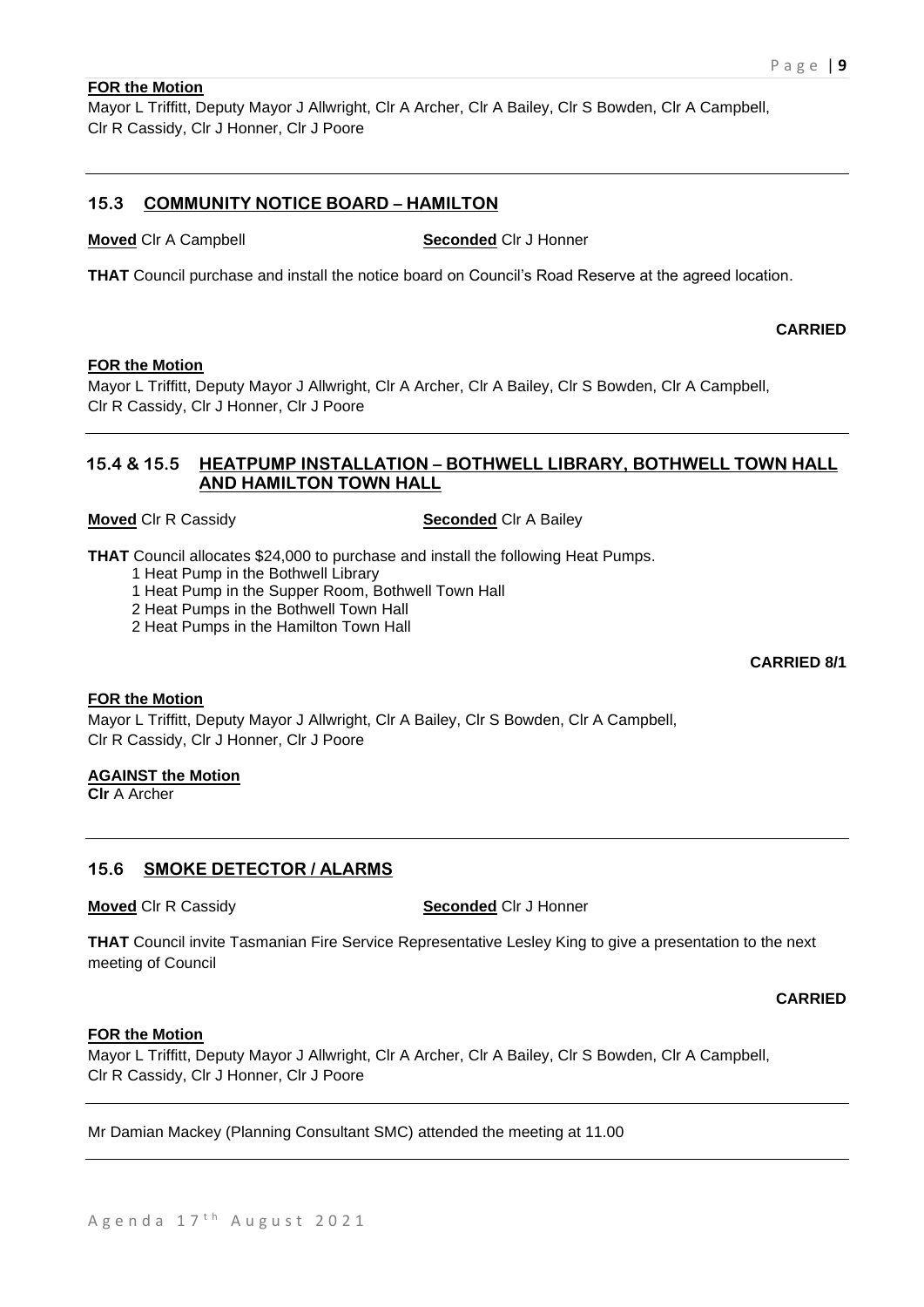**Moved** Clr A Bailey **Seconded** Clr J Honner

**THAT** Council moves back to Agenda Item 15.1

### **FOR the Motion**

Mayor L Triffitt, Deputy Mayor J Allwright, Clr A Archer, Clr A Bailey, Clr S Bowden, Clr A Campbell, Clr R Cassidy, Clr J Honner, Clr J Poore

## **15.1 CENTRAL HIGHLANDS DRAFT LOCAL PROVISIONS SCHEDULE – PUBLIC NOTIFICATION PROGRAM**

**Moved** Clr R Cassidy **Seconded** Deputy Mayor J Allwright

### **THAT**

- The 60-day public exhibition period for the Central Highlands Draft Local Provisions Schedule commence on Monday 23 August 2021, as directed by the Tasmanian Planning Commission.
- In addition to the minimum public advertising mechanisms required by legislation, Council institute the following:
	- $\circ$  A hard copy set of the ordinance, maps and supporting report is to be available for perusal at both the Bothwell and Hamilton offices, (instead of just one).
	- o The maps are to be made available online via an interactive mapping tool, enabling members of the public with access to the internet to search particular properties and determine which zone and what code overlays are proposed to apply.
	- $\circ$  Prior to, or in the first week of the advertising period, a colour, double-sided A4 flyer is to be posted and/or emailed to every ratepayer and also any local community group which might have an interest in land use planning matters.
	- o Local community information drop-in sessions are to be held, as follows:
		- Miena: Tuesday September 14<sup>th</sup>, 3:00pm to 7:30pm.
		- Hamilton: Wednesday September 15<sup>th</sup>, 3:00pm to 7:30pm.
		- Bothwell: Thursday September 16<sup>th</sup>, 3:00pm to 7:30pm.
- A Councillor workshop be scheduled either prior to, or soon after, the start of the public exhibition period (23 August) to consider and refine the key messages to be relayed to the community during the exhibition period. The date and time of the workshop is Monday 23 August at 12noon.

#### **CARRIED**

#### **FOR the Motion**

Mayor L Triffitt, Deputy Mayor J Allwright, Clr A Archer, Clr A Bailey, Clr S Bowden, Clr A Campbell, Clr R Cassidy, Clr J Honner, Clr J Poore

Mr Damian Mackey left the meeting at 11.30

#### **CARRIED**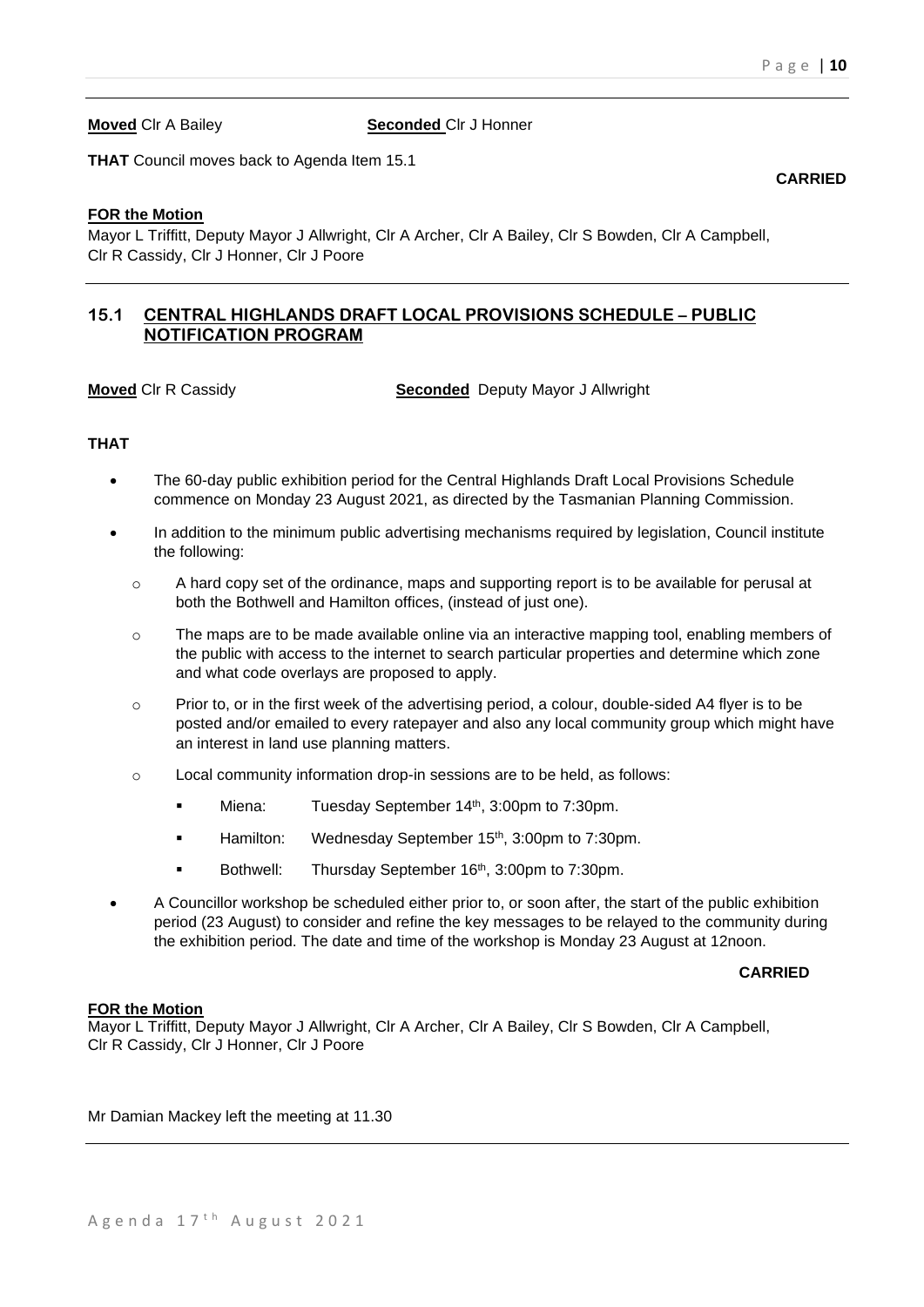## **15.7 DES BRIEFING REPORT**

## **PLANNING PERMITS ISSUED UNDER DELEGATION**

The following planning permits have been issued under delegation during the past month.

## **NO PERMIT REQUIRED**

| DA NO. | <b>APPLICANT</b>        | <b>LOCATION</b>         | <b>PROPOSAL</b> |
|--------|-------------------------|-------------------------|-----------------|
| 2021/  |                         |                         |                 |
| 00020  | <b>Engineering Plus</b> | 15 Ruby Road, Miena     | Dwelling & Shed |
|        |                         |                         |                 |
| 2021/  | Tasbuilt Homes and      |                         |                 |
| 00065  | Cabins                  | 12 Drysdale Road, Miena | <b>Dwelling</b> |
|        |                         |                         |                 |

#### **PERMITTED**

| DA NO. | <b>APPLICANT</b> | <b>LOCATION</b>               | <b>PROPOSAL</b>                  |
|--------|------------------|-------------------------------|----------------------------------|
| 2020/  |                  |                               | Transportable Container (Office, |
| 00042  | J G Bryant       | 9 Michael Street, Bothwell    | Storage & Sleepout)              |
|        |                  |                               |                                  |
| 2021/  | S P A Game, J    |                               |                                  |
| 00059  | <b>Barwick</b>   | 21 High Street, Bothwell      | Dwelling and Outbuildings        |
|        |                  |                               |                                  |
| 2021/  |                  | 43 Bronte Estate Road, Bronte |                                  |
| 00055  | L W Tatnell      | Park                          | <b>Dwelling</b>                  |
|        |                  |                               |                                  |
| 2021/  |                  |                               |                                  |
| 00032  | A W Bailey       | 7 Torlesse Street, Hamilton   | <b>Expansion of Quarry</b>       |
|        |                  |                               |                                  |

## **DISCRETIONARY**

| DA NO. | <b>APPLICANT</b>  | <b>LOCATION</b>             | <b>PROPOSAL</b>                |
|--------|-------------------|-----------------------------|--------------------------------|
| 2021/  | Central Highlands | Council Office, 6 Tarleton  |                                |
| 00041  | Council           | Street, Hamilton            | Re-Roof                        |
|        |                   |                             |                                |
| 2021/  |                   | 170 Rockmount Road,         |                                |
| 00053  | P & J Sheds       | Ellendale                   | Outbuilding                    |
|        |                   |                             |                                |
| 2021/  |                   | 485 Upper Mill Road,        | Visitor Accommodation (Partial |
| 00054  | Ireneinc Planning | Hamilton                    | Change of Use)                 |
|        |                   |                             |                                |
| 2021/  | J G Herbert, M R  |                             |                                |
| 00016  | Gray              | 6 Dennistoun Road, Bothwell | Rear Deck                      |
|        |                   |                             |                                |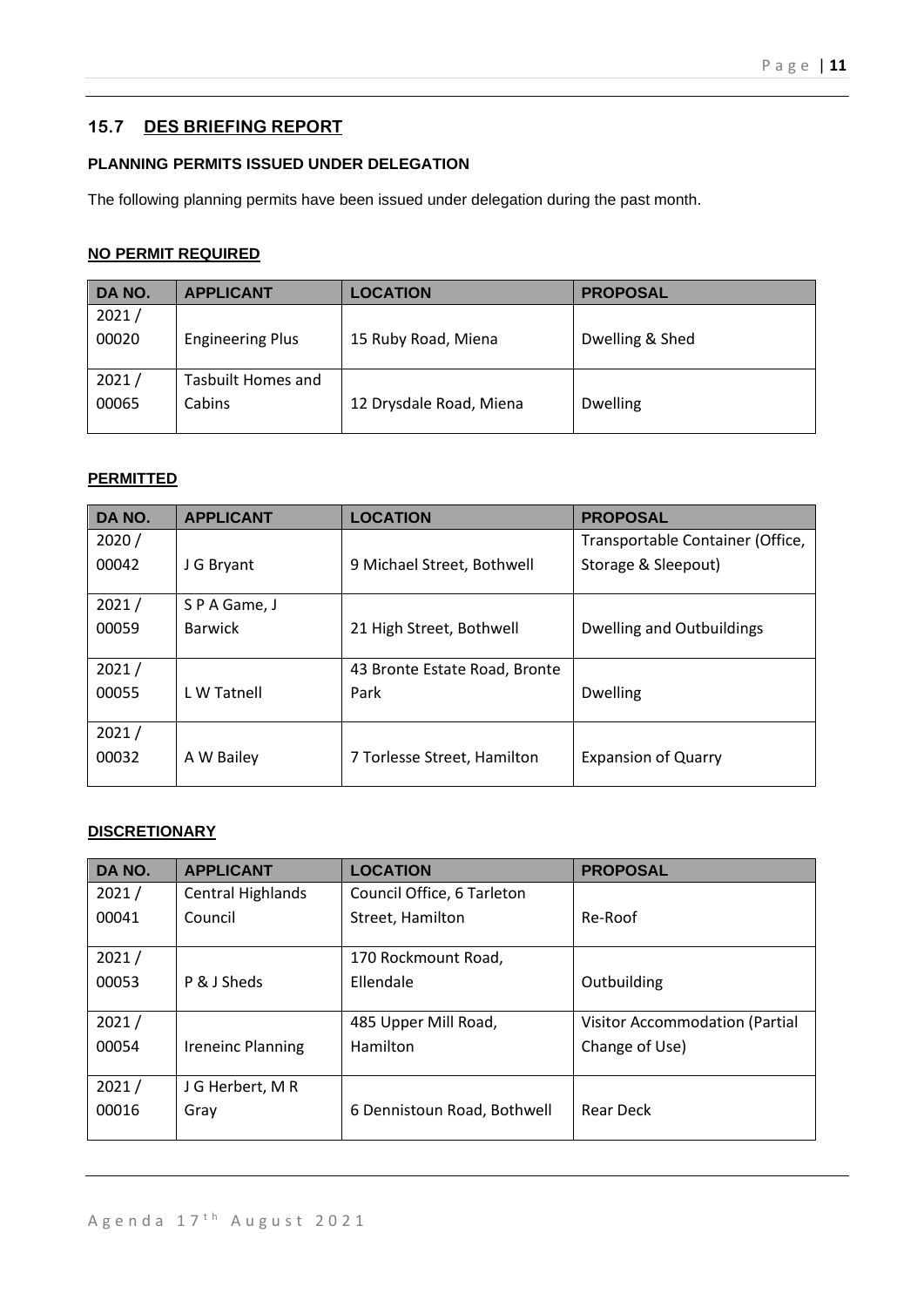#### **ANIMAL CONTROL**

#### **IMPOUNDED DOGS**

No dogs have been impounded over the past months.

## **STATISTICS AS OF 10 August 2021**

#### **Registrations**

Total Number of Dogs Registered in 2020/2021 Financial Year – 978

2021/2022 renewal have been issued.

- Number of Dogs Currently Registered 744
- Number of Dogs Pending Re-Registration 202

#### **Kennel Licences**

Total Number of Kennel Licences Issued for 2020/2021 Financial Year – 29

2021/2022 Renewal have been Issued.

- Number of Licenses Issued 26
- Number of Licences Pending 3

## **15.8 PROPOSED INDEPENDENT LIVING UNITS – ELLENDALE**

**Moved** Deputy Mayor J Allwright **Seconded** Clr A Bailey

**THAT** the Manager DES engage the services of a land surveyor and obtain valuation of the land.

#### **FOR the Motion**

Mayor L Triffitt, Deputy Mayor J Allwright, Clr A Archer, Clr A Bailey, Clr S Bowden, Clr A Campbell, Clr R Cassidy, Clr J Honner, Clr J Poore

**Moved** Clr R Cassidy **Seconded** Clr A Bailey

**THAT** Council move to item 17.11

## **17.11 ENCLOSURE OF THE GYM AND SWIMMING POOL COMPLEX AT THE BOTHWELL SCHOOL**

**THAT** the Manager DES work with the consultants and in partnership with stakeholders including the State Government, the Department of Education, to provide further information, prepare a design and scoping plan, and an estimate of the funds required to construct and operate the facility, to enable Council to make an informed decision on the feasibility of the project.

**FOR the Motion**

Mayor L Triffitt, Clr A Archer, Clr A Bailey, Clr S Bowden, Clr R Cassidy

**AGAINST the Motion**

Deputy Mayor J Allwright, Clr A Campbell, Clr J Honner, Clr J Poore

#### **CARRIED**

**CARRIED5/4**

**Moved** Clr A Archer **Seconded** Clr R Cassidy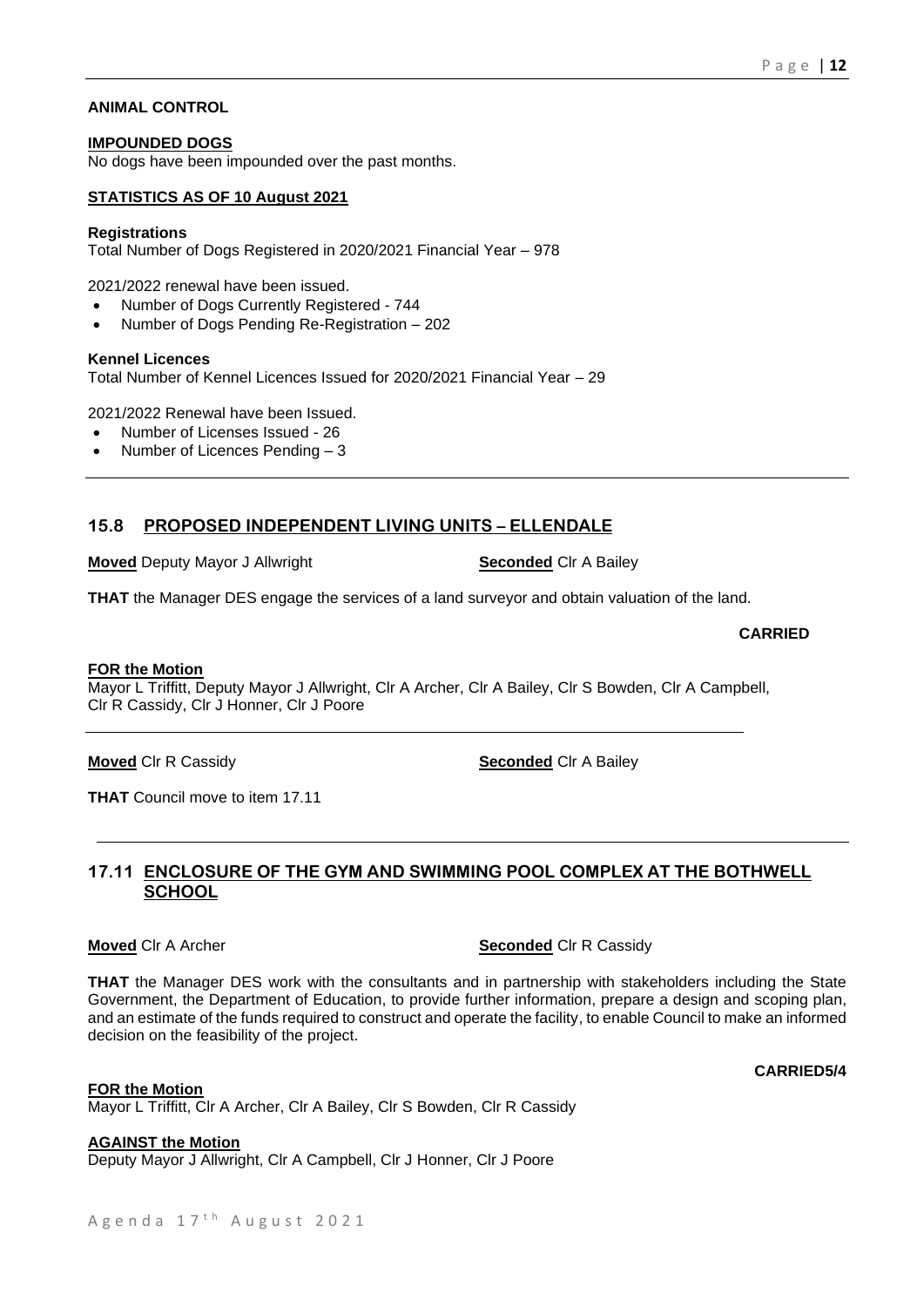**CARRIED5/4**

## **17.12 BLACK SUMMER BUSHFIRE RECOVERY GRANTS**

**Moved Cir J Poore Seconded Cir S Bowden** 

**THAT** Council do not proceed with a funding application for a multipurpose centre to be constructed at Hamilton.

**AND THAT** a workshop be organised to highlight suitable projects and have them shovel ready for funding opportunities as they arise.

**FOR the Motion**

Mayor L Triffitt, Clr A Archer, Clr S Bowden, Clr J Honner, Clr J Poore

#### **AGAINST the Motion**

Deputy Mayor J Allwright, Clr A Bailey, Clr A Campbell, Clr R Cassidy,

Mr Graham Rogers left the meeting 12.03

Mr Jason Branch arrived 12.05

### **16.0 WORKS & SERVICES**

**Moved** Clr J Honner **Seconded** Clr A Bailey

**THAT** the Works & Services Report be received.

**CARRIED**

#### **FOR the Motion**

Mayor L Triffitt, Deputy Mayor J Allwright, Clr A Archer, Clr A Bailey, Clr S Bowden, Clr A Campbell, Clr R Cassidy, Clr J Honner, Clr J Poore

### **16.1 MEADSFIELD ROAD REALIGNMENT – J R FOWLER & SON**

**Moved** Clr R Cassidy **Seconded** Clr A Bailey

**THAT** once a road open permit is received the Works and Services Manager give confirmation to JR Fowler and Son that they can commence construction of 720m of re-alignment of Meadsfield Road in accordance with Councils Permit conditions and the approved drawings from GHD.

**CARRIED**

#### **FOR the Motion**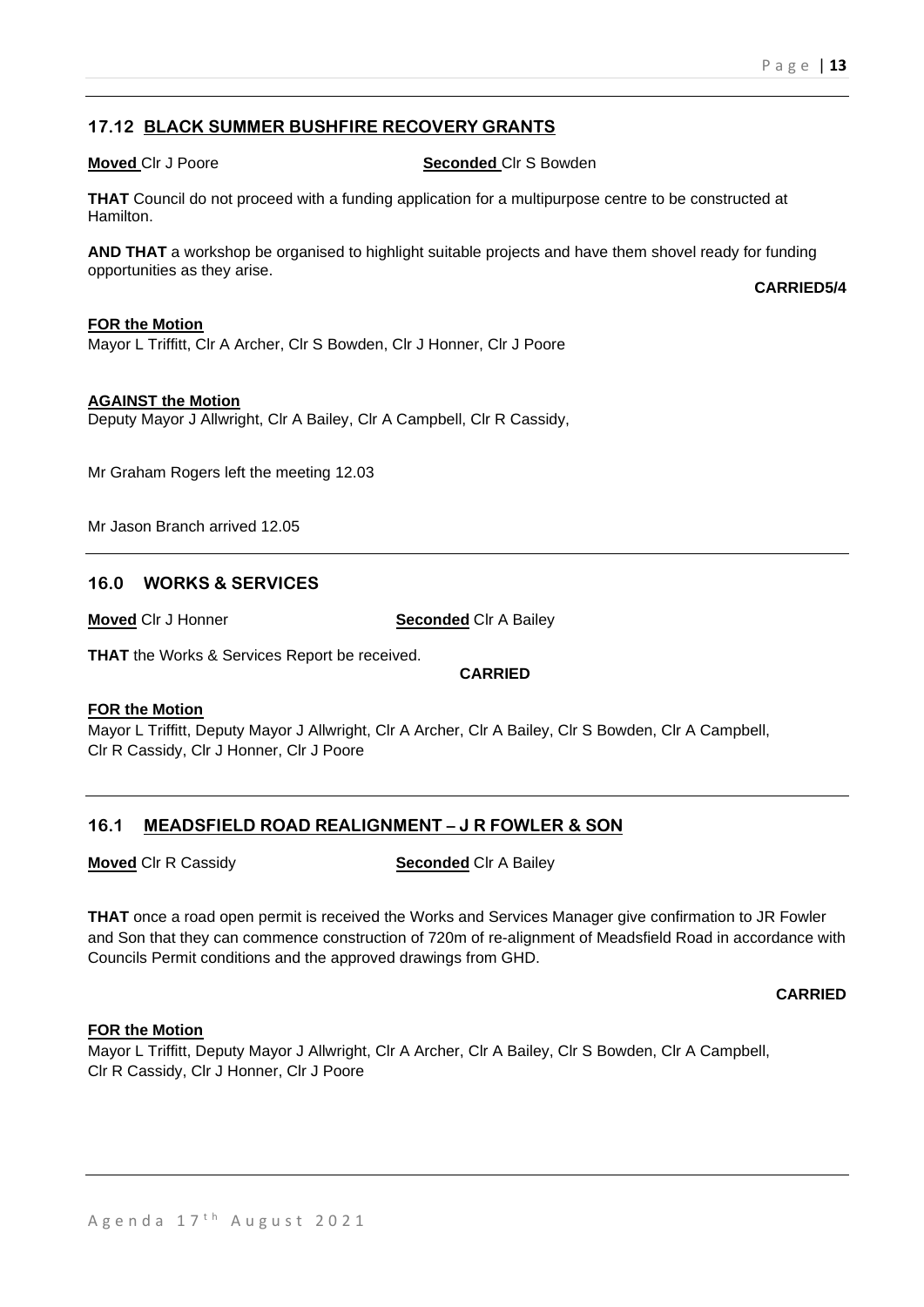## **16.2 BRONTE PARK SIGNAGE AND SPEED LIMIT CHANGE REQUEST**

**Moved** Clr R Cassidy **Seconded** Clr A Campbell

**THAT** the Mayor write:

- 1 to the Minister of Police, Fire and Emergency Management for a more frequent policing presence in this area, and
- 2 to the Department of State Growth requesting the speed limit be reduced from 70km to 60km

**CARRIED**

#### **FOR the Motion**

Mayor L Triffitt, Deputy Mayor J Allwright, Clr A Archer, Clr A Bailey, Clr S Bowden, Clr A Campbell, Clr R Cassidy, Clr J Honner, Clr J Poore

## **16.3 2021 KEEP AUSTRALIA BEAUTIFUL SUSTAINABLE COMMUNITIES – TIDY TOWNS AWARDS**

**Moved** Clr J Honner **Seconded** Clr A Bailey

**THAT** the Works and Service Manager be authorised to lodge a nomination for the 2021 Keep Australia Beautiful sustainable communities – Tidy Towns awards for the township of Fentonbury.

#### **CARRIED**

#### **FOR the Motion**

Mayor L Triffitt, Deputy Mayor J Allwright, Clr A Archer, Clr A Bailey, Clr S Bowden, Clr A Campbell, Clr R Cassidy, Clr J Honner, Clr J Poore

## **16.4 UPGRADE CRICKET SAFETY NETS – BOTHWELL RECREATION GOUND**

**Moved** Clr A Campbell **Seconded** Deputy Mayor J Allwright

**THAT** Council redirect \$7000 from the budgeted amount of \$20,000 under Capital Expenditure Recreation Ground to address the upgrades required with the practice nets at the Bothwell Recreation Ground.

#### **CARRIED**

**FOR the Motion**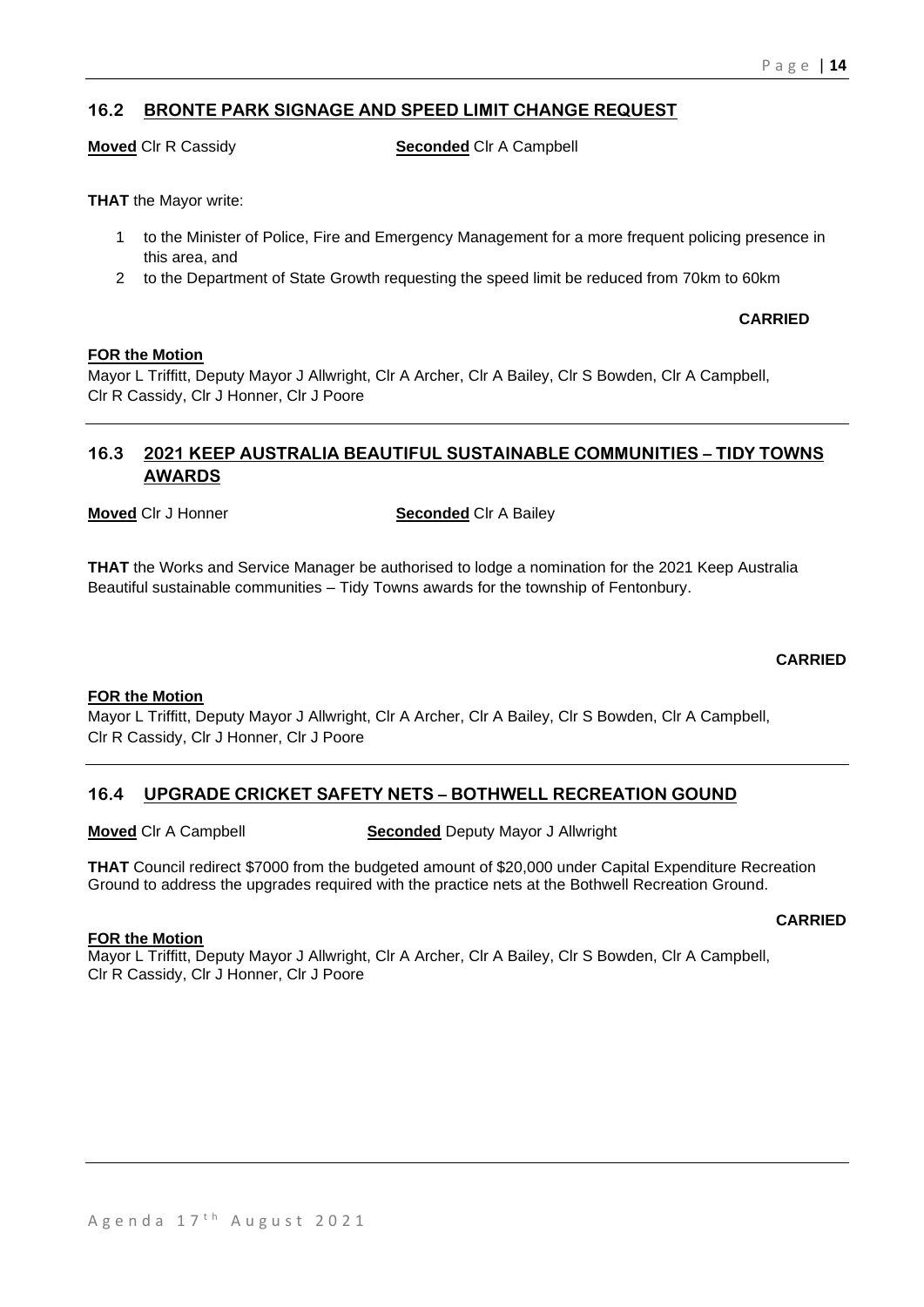## **16.4 REQUEST FROM CWA TO USE BOTHWELL QUEENS PARK AND MARKET PLACE**

### **Moved** Clr J Poore **Seconded** Clr J Honner

**THAT** the following actions be taken:

- **1** correspondence be sent to the Country Women's Association asking them to complete a community grant application for consideration by Council at the September Council Meeting.
- **2** advise that Council gives permission for the event to take place in Queens Park and Market Place
- **3** the CWA provide Council with a Covid Safe Plan

### **CARRIED**

#### **FOR the Motion**

Mayor L Triffitt, Deputy Mayor J Allwright, Clr A Archer, Clr A Bailey, Clr S Bowden, Clr A Campbell, Clr R Cassidy, Clr J Honner, Clr J Poore

Mr J Branch left the meeting at 12.22

## **17.0 ADMINISTRATION**

## **17.1 LEASE PUB WITH NO BEER REST AREA**

**Moved** Clr J Honner **Seconded** Clr A Bailey

**THAT** the General Manager be authorised to sign and seal the lease for the Pub with no Beer Rest Area.

### **CARRIED**

#### **FOR the Motion**

Mayor L Triffitt, Deputy Mayor J Allwright, Clr A Archer, Clr A Bailey, Clr S Bowden, Clr A Campbell, Clr R Cassidy, Clr J Honner, Clr J Poore

## **17.2 CATTLE HILL WIND FARM COMMUNITY FUND ASSESSMENT PANEL**

**Moved** Clr R Cassidy **Seconded** Clr J Honner

**THAT** Deputy Mayor Jim Allwright be nominated by Council to replace Mayor Triffitt on the Cattle Hill Wind Farm Community Fund Assessment Panel.

### **CARRIED**

### **FOR the Motion**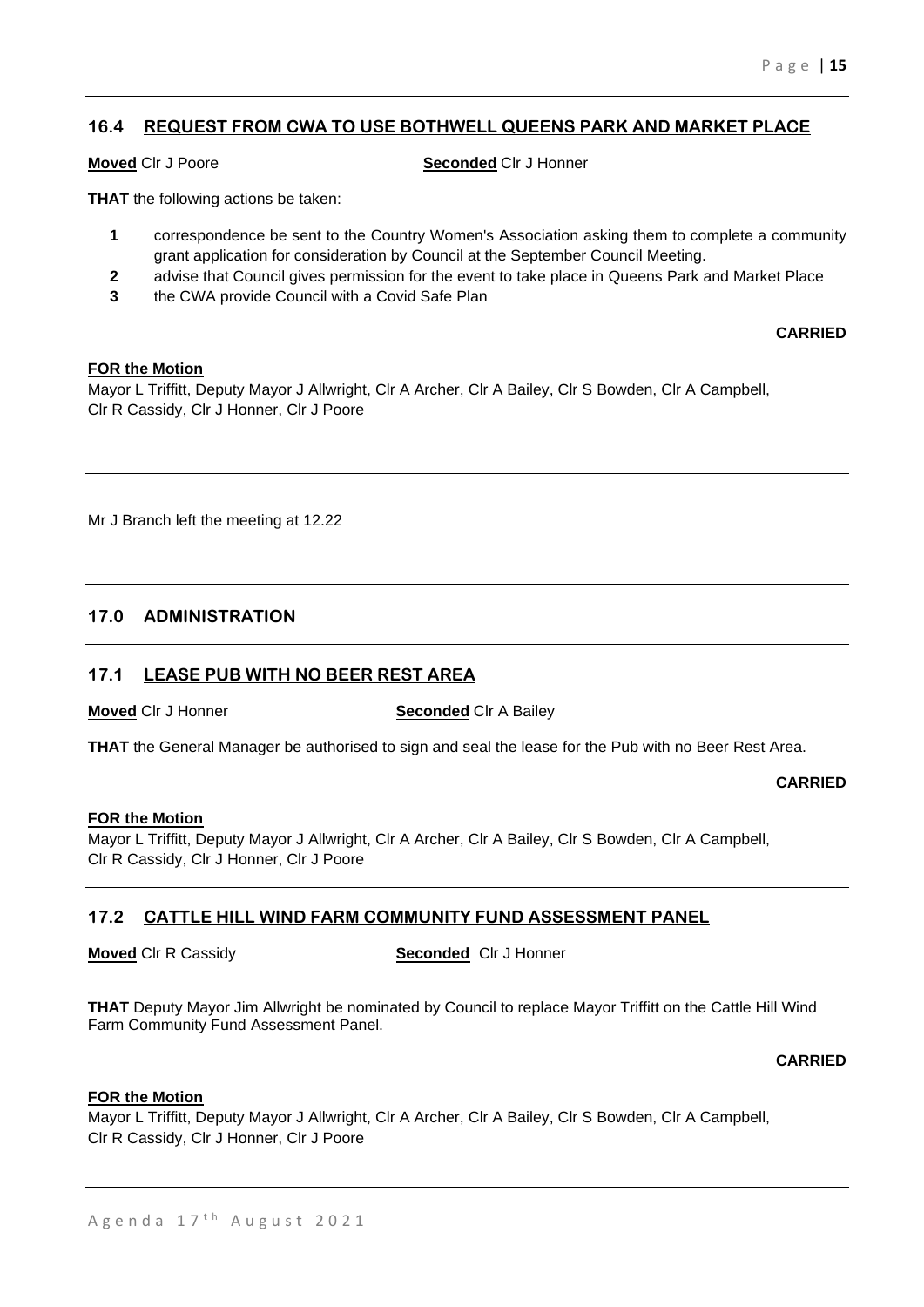## **17.3 TASMANIAN TARTAN SIGN**

**Moved** Clr A Bailey **Seconded** Clr A Campbell

**THAT** Council agree to erect the sign subject to:

- 1. Planning approval being obtained from Southern Midlands Council
- 2. Approval from Mr McShane to place the sign on his land
- 3. Cost of sign (size 1800x1200) and planning approval not to exceed a total of \$2000; and
- 4. The CHVCMC choose the design of the sign

**CARRIED**

## **FOR the Motion**

Mayor L Triffitt, Deputy Mayor J Allwright, Clr A Archer, Clr A Bailey, Clr S Bowden, Clr A Campbell, Clr R Cassidy, Clr J Honner, Clr J Poore

## **17.4 REGIONAL TELECOMMUNICATIONS INDEPENDENT REVIEW COMMITTEE ISSUE PAPER**

### **Moved** Clr J Honner **Seconded** Clr S Bowden

**THAT** comments on the Regional Telecommunications Independent Review Committee issues paper be forwarded to the Deputy General Manager by Monday 27 September 2021.

**CARRIED**

### **FOR the Motion**

Mayor L Triffitt, Deputy Mayor J Allwright, Clr A Archer, Clr A Bailey, Clr S Bowden, Clr A Campbell, Clr R Cassidy, Clr J Honner, Clr J Poore

## **17.5 REQUEST FOR RATES REMISSION**

**Moved** Clr J Honner **Seconded:** Clr R Cassidy

**THAT** Council remit the Solid Waste Garbage Fee on property 10-0400-03595, 137 Little Den Road Millers Bluff.

### **CARRIED**

### **FOR the Motion**

Mayor L Triffitt, Deputy Mayor J Allwright, Clr A Archer, Clr A Bailey, Clr S Bowden, Clr A Campbell, Clr R Cassidy, Clr J Honner, Clr J Poore

## **17.6 REQUEST FOR RATES REMISSION**

**Moved** Clr S Bowden **Seconded** Clr J Honner

**THAT** Council remit the rates on property 04-0017-03967.

**CARRIED**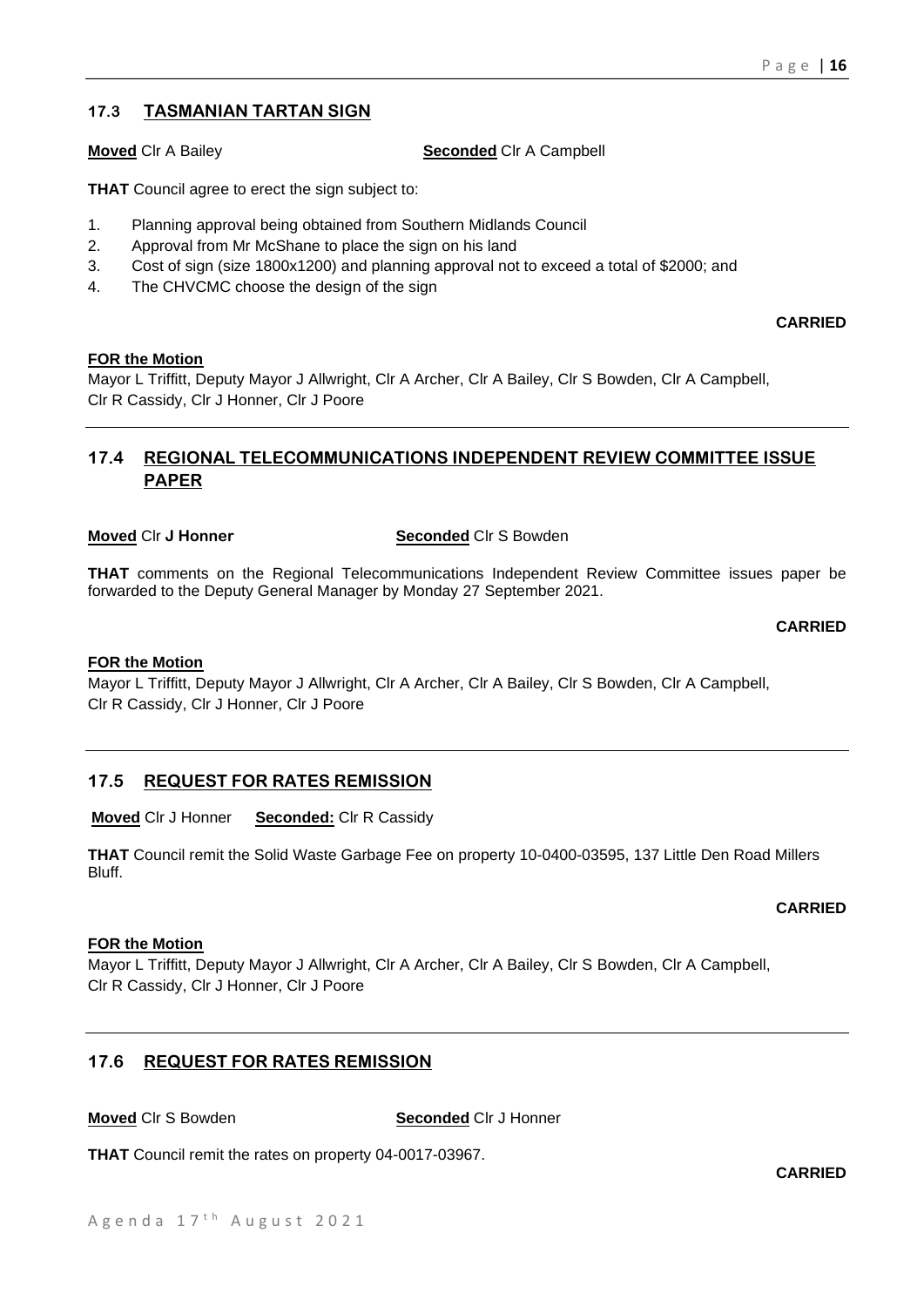#### **FOR the Motion**

Mayor L Triffitt, Deputy Mayor J Allwright, Clr A Archer, Clr A Bailey, Clr S Bowden, Clr A Campbell, Clr R Cassidy, Clr J Honner, Clr J Poore

## **17.7 LGAT REPRESENTATIVE TASMANIAN HERITAGE COUNCIL**

## **FOR INFORMATION**

## **17.8 ANNUAL END OF YEAR SCHOOL AWARDS**

**Moved** Deputy Mayor J Allwright **Seconded** Clr J Honner

**THAT** Council make the following end of year awards:

- New Norfolk High School Central Highlands Continuing Education Bursary \$300
- Bothwell District High School Central Highlands Continuing Education Bursary \$300
- Glenora District High School Central Highlands Continuing Education Bursary \$300
- Ouse District Primary School Central Highlands Continuing Education Bursary \$300
- Westerway Primary School Central Highlands Continuing Education Bursary \$300
- Westerway Primary School Citizenship Award \$50
- Glenora District High School Citizenship Award \$50
- Ouse District Primary School Primary Value Award 2 Awards of \$50 each
- Bothwell District High School Primary Citizen Award \$50
- Bothwell District High School Primary Encouragement Award \$50

### **CARRIED**

### **FOR the Motion**

Mayor L Triffitt, Deputy Mayor J Allwright, Clr A Archer, Clr A Bailey, Clr S Bowden, Clr A Campbell, Clr R Cassidy, Clr J Honner, Clr J Poore

## **17.9 COMMUNITY ACTION PLAN - SUICIDE PREVENTION**

### **Moved** Clr J Honner **Seconded** Clr A Campbell

**THAT** the General Manager be authorised to sign an agreement with Relationships Australia to undertake consultation within the municipality to consider if a community action plan for suicide prevention should be developed for the Central Highlands municipality.

### **CARRIED**

### **FOR the Motion**